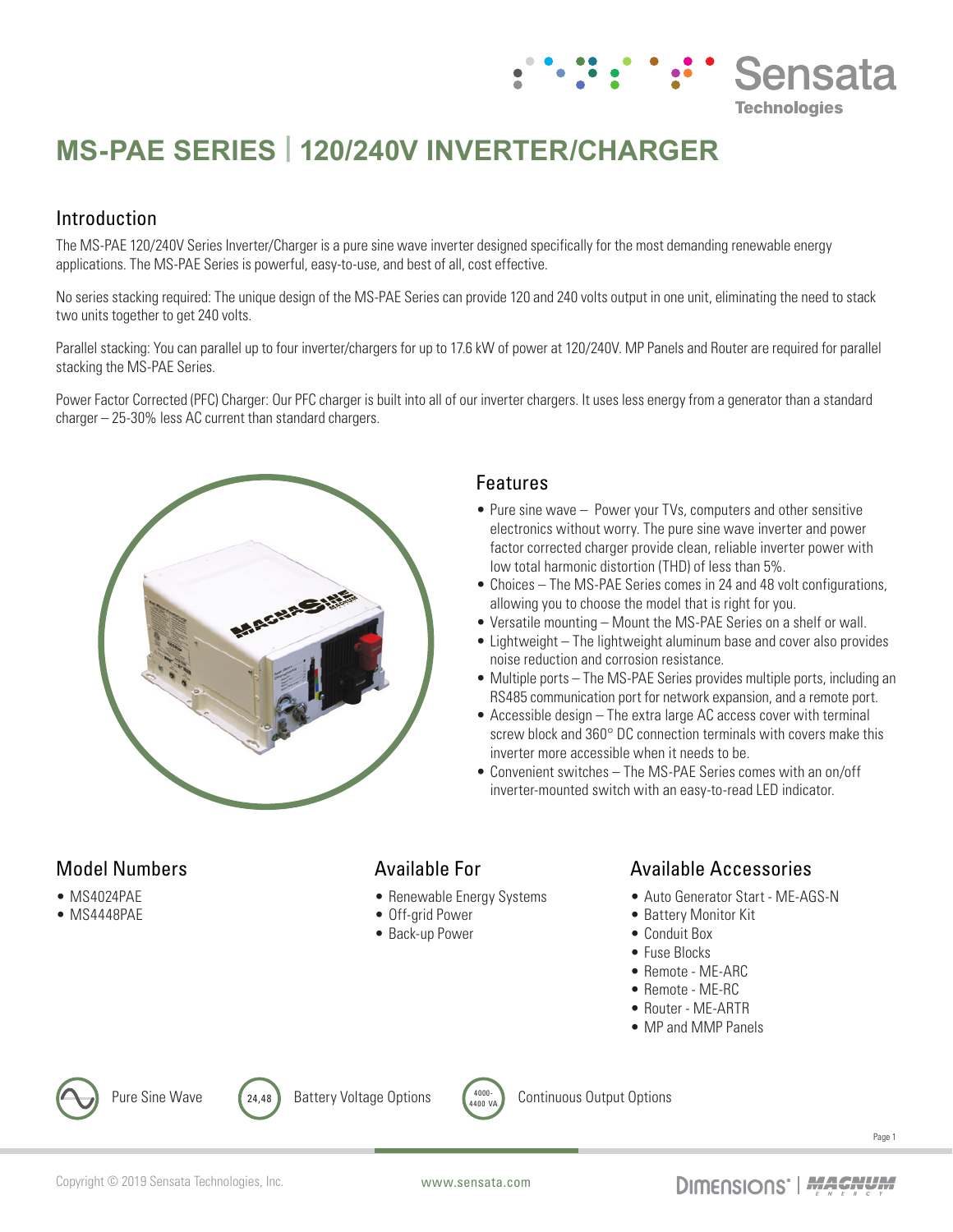

|                                          | <b>MS4024PAE</b>                                                                      | <b>MS4448PAE</b>                               |  |
|------------------------------------------|---------------------------------------------------------------------------------------|------------------------------------------------|--|
| <b>INVERTER SPECIFICATIONS</b>           |                                                                                       |                                                |  |
| Input battery voltage range              | 18 - 34 VDC                                                                           | 36 - 64 VDC                                    |  |
| <b>Nominal AC output voltage</b>         | 120/240 VAC split phase $(\pm 5\%)$                                                   | 120/240 VAC split phase $(\pm 5\%)$            |  |
| <b>Output frequency and accuracy</b>     | 60 Hz $\pm$ 0.1 Hz                                                                    | 60 Hz $\pm$ 0.1 Hz                             |  |
| <b>Total Harmonic Distortion (THD)</b>   | $< 5\%$                                                                               | $< 5\%$                                        |  |
| 1 msec surge current (amps AC)           | Line-Neutral: 120, Line-Line: 70                                                      | Line-Neutral: 120, Line-Line: 70               |  |
| 100 msec surge current (amps AC)         | Line-Neutral: 72, Line-Line: 40                                                       | Line-Neutral: 75, Line-Line: 40                |  |
| 5 sec surge power (real watts)           | 5800                                                                                  | 8500                                           |  |
| 30 sec surge power (real watts)          | 5200                                                                                  | 6000                                           |  |
| 5 min surge power (real watts)           | 4800                                                                                  | 5400                                           |  |
| 30 min surge power (real watts)          | 4500                                                                                  | 4800                                           |  |
| Continuous power output at 25° C         | 4000 VA (L-L)                                                                         | 4400 VA (L-L)                                  |  |
| <b>Maximum continuous input current</b>  | 266 ADC                                                                               | 144 ADC                                        |  |
| Inverter efficiency (peak)               | 93%                                                                                   | 94%                                            |  |
| <b>Transfer time</b>                     | 16 msecs                                                                              | 16 msecs                                       |  |
| <b>Search mode (typical)</b>             | <6 watts                                                                              | <6 watts                                       |  |
| No load (120 VAC output, typical)        | 27 watts                                                                              | 25 watts                                       |  |
| <b>Waveform</b>                          | Pure Sine Wave                                                                        | Pure Sine Wave                                 |  |
| <b>CHARGER SPECIFICATIONS</b>            |                                                                                       |                                                |  |
| Continuous output at 25° C               | 105 ADC                                                                               | 60 ADC                                         |  |
| <b>Charger efficiency</b>                | 85%                                                                                   | 85%                                            |  |
| <b>Power factor</b>                      | > .95                                                                                 | > .95                                          |  |
| Input current at rated output (AC amps)  | 15 AAC per leg<br>at 120/240 VAC split phase                                          | 17.5 AAC per leg<br>at 120/240 VAC split phase |  |
| <b>GENERAL FEATURES AND CAPABILITIES</b> |                                                                                       |                                                |  |
| <b>Transfer relay capability</b>         | 2 legs at 30A per leg transfer standard on all models                                 |                                                |  |
| <b>Five stage charging capability</b>    | Bulk, Absorb, Float, Equalize (requires remote), and Battery Saver™                   |                                                |  |
| <b>Battery temperature compensation</b>  | Yes, 15 ft Battery Temp Sensor standard                                               |                                                |  |
| <b>Internal cooling</b>                  | 0 to 120 cfm variable speed drive using dual 92mm brushless DC fans                   |                                                |  |
| <b>Overcurrent protection</b>            | Yes, with two overlapping circuits                                                    |                                                |  |
| <b>Overtemperature protection</b>        | Yes on transformer, MOSFETS, and battery                                              |                                                |  |
| <b>Corrosion protection</b>              | Yes, PCB's conformal coated, powder coated chassis/top, and stainless steel fasteners |                                                |  |
| <b>Listings</b>                          | ETL Listed to ANSI / UL1741 and CSA STD C22.2 No.107.1-01                             |                                                |  |
| <b>Warranty</b>                          | Three years parts and labor (five years when installed on MMP or MP system)           |                                                |  |